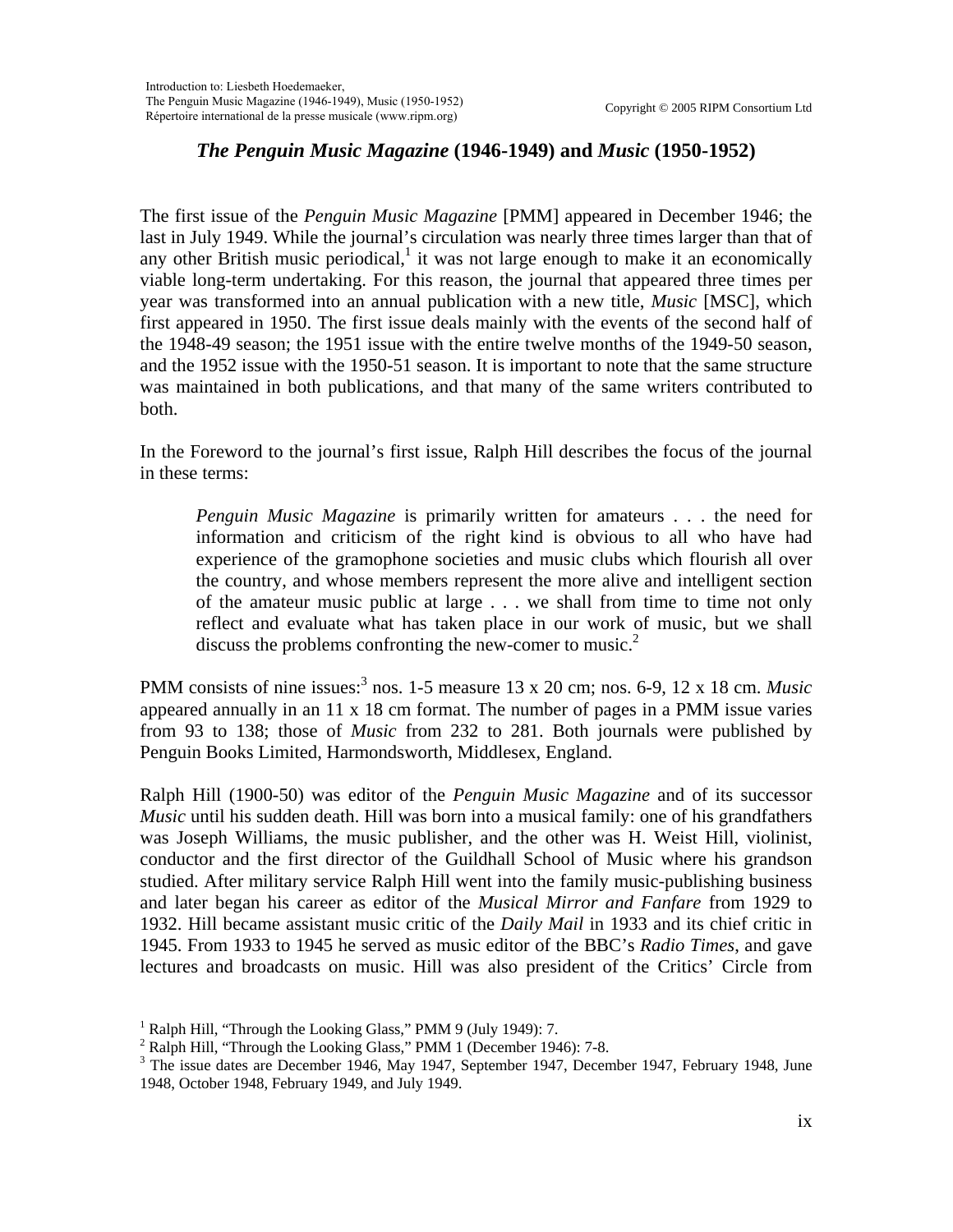19[4](#page-1-0)8-49. His works include biographies of Brahms<sup>4</sup> and Liszt,<sup>[5](#page-1-1)</sup> and a series of essays.<sup>[6](#page-1-2)</sup> He also edited collections of essays on the symphony and the concerto.<sup>[7](#page-1-3)</sup> His contributions to PMM and to *Music* include editorials that are energetic pleas for better direction of the BBC, which was dealing with the complex post-war financing of its several orchestras, and trying to set standards for quality music criticism. His contributions to PMM's review column "New Books" are many; and, for *Music*, he wrote all the reviews for this column, published in 1950 and 1951, which continued from the earlier journal. He also wrote all of PMM's "Gramophone Commentary" sections from issue no. 5 (February 1948) through issue no. 9 (July 1949); these consist of short notices about recent 78 RPM recordings.

Alec Robertson (1892-1982) succeeded Ralph Hill as editor of *Music* in 1950. Robertson was educated at the Royal Academy of Music and served in the army from 1914-18 in India, Egypt and Palestine. In 1919 he lectured on music at various evening institutes and in 1920 joined the staff of the Gramophone Company, of which he later became the director. In 1930 he studied in Rome and became a priest. Books on Gregorian plainchant,<sup>8</sup> on church music<sup>[9](#page-1-5)</sup> and other musical subjects<sup>10</sup> followed. He joined the BBC in 1939, and remained there until his retirement in 1952. He produced many programs for the BBC relating to music. For many years he reviewed records for the *Gramophone*, and served as the magazine's music editor from 1952-72. Robertson wrote the "Record Collector" column for PMM, which contains short reviews of 78 RPM records, and a contribution about music criticism.<sup>11</sup> He also wrote the opening editorial and one book review for the 1952 *Music*.

<span id="page-1-12"></span><span id="page-1-11"></span>A journal issue (of both PMM and *Music*) typically begins with a table of contents, followed by an editorial titled "Through the Looking-Glass" in which one occasionally finds comments on articles in the issue in question and discussion of numerous subjects including music festivals, the BBC, concert series, music criticism, and concert ticket prices. Thereafter follows articles numbering from five (PMM 2, May 1947) to fourteen (*Music*, 1950) treating a wide range of subjects: composers and their music,<sup>12</sup> musical life in foreign countries;<sup>13</sup> practical musical skills (tempo,<sup>14</sup> score reading,<sup>15</sup> rhythm,<sup>[16](#page-1-12)</sup>

<span id="page-1-6"></span>

<span id="page-1-0"></span><sup>&</sup>lt;sup>4</sup> Ralph Hill, *Brahms* (London, 1941).

<span id="page-1-1"></span><sup>&</sup>lt;sup>5</sup> Ralph Hill, *Liszt* (London, 1936).

<span id="page-1-2"></span>Ralph Hill, *Challenges: a Series of Controversial Essays on Music* (London, 1943). 7

<span id="page-1-3"></span><sup>&</sup>lt;sup>7</sup> Ralph Hill (ed.), *The Symphony* (London, 1949); *The Concerto* (London, 1952).

<span id="page-1-4"></span><sup>&</sup>lt;sup>8</sup> Alec Robertson, *The Interpretation of Plainchant* (London, 1937).

<span id="page-1-5"></span>Alec Robertson, *Contrasts: the Arts and Religion* (London, 1947); *Sacred Music* (London, 1950); Christian Music (New York, 1961); Music of the Catholic Church (London, 1961).<br><sup>10</sup> Alec Robertson, *How to Listen to Music* (London, 1948).<br><sup>11</sup> Section of "To Start an Argument. IV: Has Concert Criticism any Value?" PMM

<span id="page-1-7"></span><sup>44.</sup> 

<span id="page-1-8"></span><sup>&</sup>lt;sup>12</sup> Humphrey Searle, "The Unknown Liszt," MSC 1951: 62-75; and Robert L. Jacobs, "Mendelssohn: a Revaluation I and II," PMM 3 (September 1947): 11-16; PMM 4 (December 1947): 29-32.<br><sup>13</sup> Alan Bush, "Soviet Music in War-Time," PMM 1 (December 1946): 35-40.<br><sup>14</sup> F. Bonavia, "Time, Gentlemen Please!" PMM 4 (December 1947)

<span id="page-1-9"></span>

<span id="page-1-10"></span>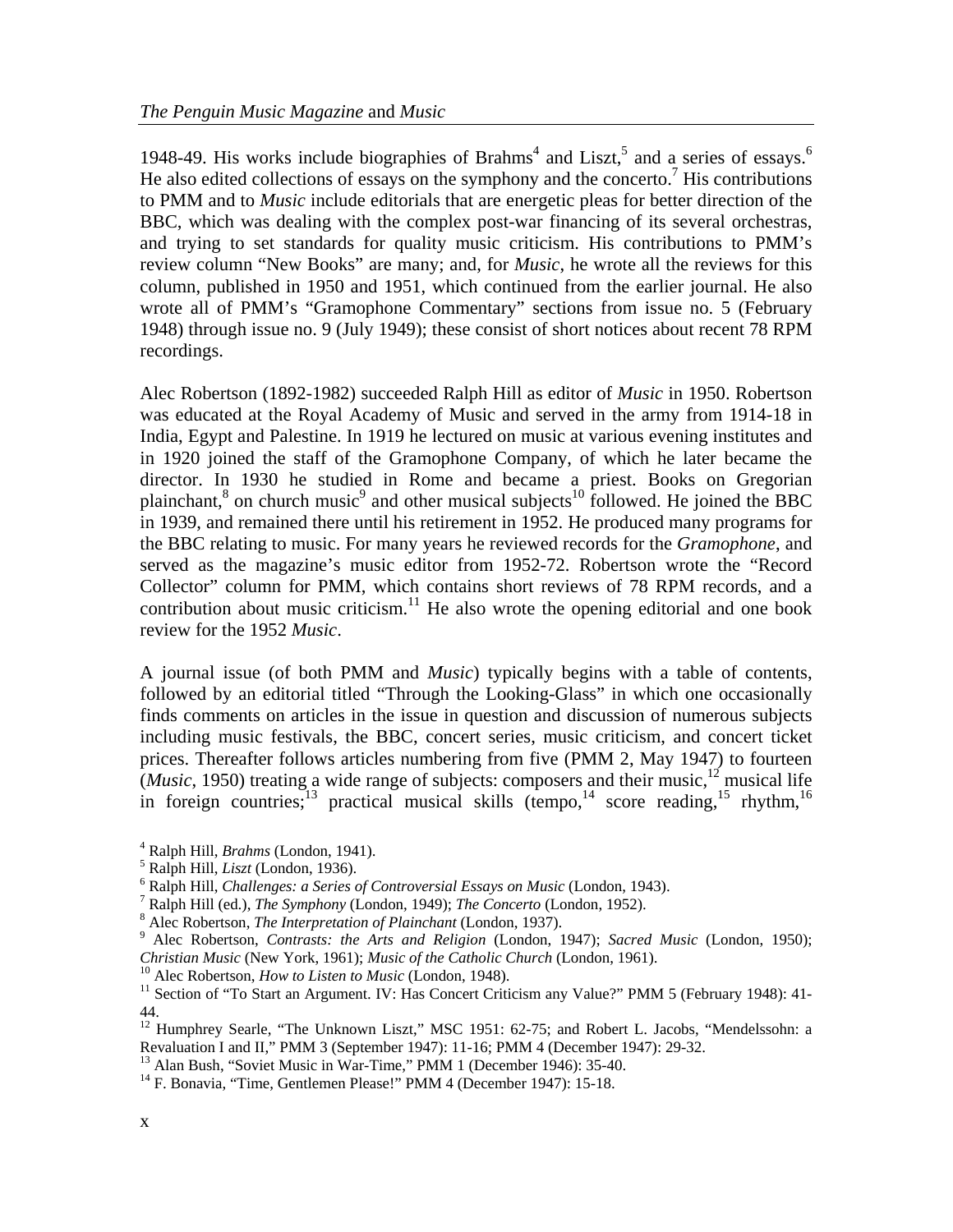musical forms);<sup>17</sup> sociological and financial issues (e.g., rebuilding British orchestras after the war,<sup>18</sup> financing professional orchestras, permanent or guest conductors, subsidies);<sup>19</sup> analysis of concert repertory (choice of works and frequency of performance, opera in English); concert goers (the role of the audience,  $20$  concert attendance fifty years prior,<sup>21</sup> provincial audiences); aesthetic considerations (defining music with words, music and poetry,  $2^2$  music and paintings);  $2^3$  psychological issues (the psychology of listening to and understanding music, the composer and the listener,  $24$ humor); $25$  contemporary music<sup>26</sup> (modernism, musical progress); criticism<sup>27</sup> (critical listening,<sup>28</sup> the value of musical criticism, defining the qualities of music); and broadcasting and recording.

In PMM, the articles are followed by three, more or less, regularly appearing columns containing short commentaries. The first is "Brains Trust"<sup>29</sup> in which readers' questions—such as what is the meaning of the words classical and romantic applied to music, and what is the influence of jazz on composers of classical music—are answered by Julian Herbage, a musicologist on the staff of the BBC. The second column, "Personality Corner,"<sup>30</sup> written by C. B. Rees, offers descriptions of the personalities of important contemporary musicians.<sup>31</sup> The third column, "To Start an Argument,"<sup>32</sup> presents opposing points of view on questions, such as, what is the purpose of music?

These three columns are followed by review columns, with varying titles and authors, which occupy almost half of each issue in both journals. The first, "New Books" or "New Books about Music"[33](#page-2-16) in PMM and *Music* respectively, contain reviews—by different

 $\overline{a}$ 

<sup>&</sup>lt;sup>15</sup> Gordon Jacob, "On Reading a Score," PMM 6 (June 1948): 27-31.

<sup>&</sup>lt;sup>16</sup> F. Bonavia, "Rhythm in Perspective," PMM 7 (October 1948): 33-39.

<span id="page-2-0"></span><sup>&</sup>lt;sup>17</sup> J. Raymond Tobin, "Musical Forms: no. 1, the Concerto," MSC 1950: 79-89; and William Mann, "Musical Forms: no. 2, the Variation," MSC 1951: 111-20.

<span id="page-2-1"></span><sup>&</sup>lt;sup>18</sup> Geoffrey Sharp, "Standard of Performance," PMM 1 (December 1946): 53-59.

<span id="page-2-3"></span><span id="page-2-2"></span>

<sup>&</sup>lt;sup>19</sup> Mary Davie, "State Aid and the Arts," MSC 1950: 113-16.<br><sup>20</sup> George Dannatt, "The Audience of the Proms," PMM 2 (May 1947): 35-38.

<span id="page-2-5"></span><span id="page-2-4"></span>

<sup>&</sup>lt;sup>21</sup> George Sampson, "A Boy and his Music," PMM 8 (February 1949): 14-19.<br><sup>22</sup> N. L. Smith, "Composers and Poets Affinities," PMM 8 (February 1949): 34-37; and Hubert Foss, "Thomas Hardy and Music," MSC 1951: 100-10.

<span id="page-2-6"></span><sup>&</sup>lt;sup>23</sup> Michael Ayrton, "Music Inspired by Painting," PMM 1 (December 1946): 23-28; 3 (September 1947): 28-31.

<span id="page-2-7"></span> $24$  Christian Darnton, "The Function of the Composer," PMM 7 (October 1948): 13-20.

<span id="page-2-8"></span>

<span id="page-2-10"></span><span id="page-2-9"></span>

<sup>&</sup>lt;sup>25</sup> Ernest Chapman, "Concerts Grave and Gay," MSC 1950: 90-96.<br><sup>26</sup> Humphrey Searle, "A New Movement in Music," PMM 4 (December 1947): 19-23.<br><sup>27</sup> Rupert Crawshay-Williams, "The Language of Music Criticism," PMM 6 (June

<span id="page-2-11"></span>

<span id="page-2-12"></span><sup>29</sup> PMM 2-8 (May 1947-February 1949).

<span id="page-2-13"></span><sup>30</sup> PMM 2-9 (May 1947-July 1949).

<span id="page-2-14"></span><sup>31</sup> Barbirolli, Van Beinum, De Sabata, Ginette Neveu, William Primrose, Vaughan Williams, Gerald Moore, etc.

<span id="page-2-15"></span> $32$  This column appears only four times in PMM.

<span id="page-2-16"></span><sup>&</sup>lt;sup>33</sup> In PMM's first two issues all reviews are by Stanley Bayliss; in MSC's first two, all are by Ralph Hill. Reviews in all other issues are provided by a variety of authors.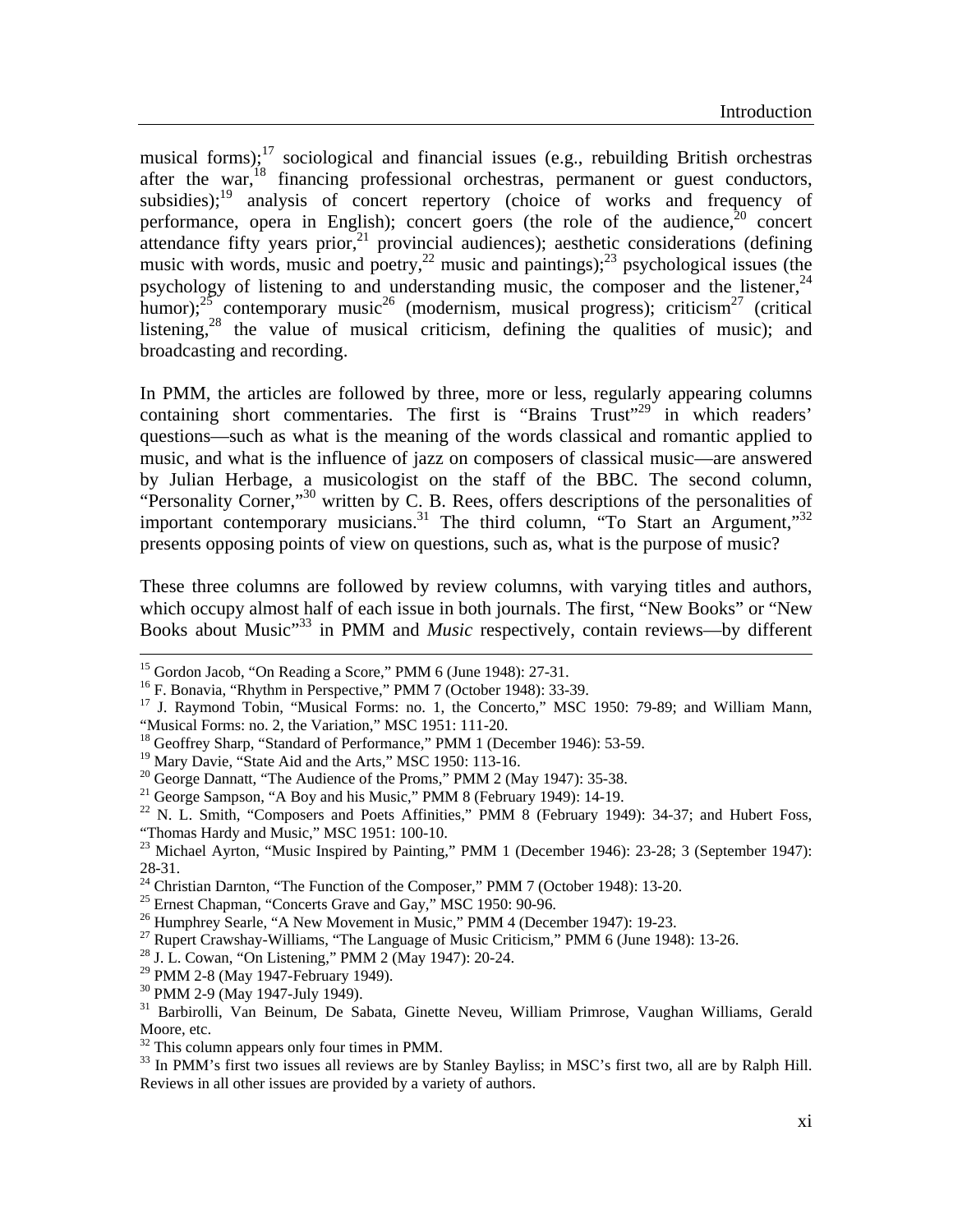authors—varying in length from a few lines to a few pages. The next review column, "New Music,"[34](#page-3-0) written by Robin Hull in PMM and J. Raymond Tobin in *Music*, contains mainly reviews of contemporary British music. The author of the next column, "The Record Collector"<sup>35</sup> is Alec Robertson.<sup>36</sup> When the title of this column changed in PMM to "Gramophone Commentary"<sup>37</sup> Ralph Hill replaced Robertson as author. In *Music*, when the column's name changed once again to "New Gramophone Records," the reviewers were Richard Bryceson,<sup>38</sup> Lionel Salter<sup>39</sup> and Andrew Porter. In this column of changing titles, one finds general information about the gramophone industry, short reviews of new recordings, new labels, recording catalogues, 78 RPM records and, in one issue, long playing records (33 1/3 RPM).

The "Music of the Film" review column, $40$  written by Scott Goddard, not only discusses several film scores but also deals with the role and function of film music. The "Music over the Air<sup>141</sup> column contains reviews of works performed on the radio by the BBC and other orchestras, and discussion of the works selected for performance on *The Third Programme*. Richard Gorer,<sup>42</sup> Stanley Bayliss,<sup>43</sup> Denis Stevens,<sup>44</sup> Elway Strogers<sup>45</sup> and Harry Dexter<sup>46</sup> contribute to this column. "Opera in London,"<sup>47</sup> written by Stephen Williams, offers reviews of operas performed at the Sadler's Wells Opera, the New London Opera, the Carl Rosa Opera Company, the Glyndebourne Opera, the Royal Opera at the Covent Garden, and the Cambridge Theatre. The column "Ballet in London"<sup>48</sup>—written by Arnold L. Haskell and later Scott Goddard—discusses performances of the Sadler's Wells Ballet Company, the Ballet Russe de Monte Carlo, and the New York City Ballet Company. "Concerts in London"[49—](#page-3-15)written by George Dannatt,<sup>50</sup> Geoffrey Sharp<sup>51</sup> and Mosco Carner<sup>52</sup>—treats chamber music and orchestral concerts with special focus on contemporary British compositions. The concerts of the 1951 Festival of Britain are reviewed the following year in *Music*.

- <span id="page-3-7"></span><sup>41</sup> Titled "Music on the Air" in PMM 1 (December 1946) and 3 (September 1947).
- <span id="page-3-8"></span> $42$  PMM 1 (December 1946).

<span id="page-3-10"></span>44 PMM 7-9 (October 1948-July 1949).

- <span id="page-3-15"></span><sup>49</sup> This column is not found in PMM 9 (July 1949) and MSC 1950.<br><sup>50</sup> PMM 1-8 (December 1946-February 1949).
- <span id="page-3-16"></span>
- <span id="page-3-17"></span>51 MSC 1951.

<span id="page-3-1"></span><span id="page-3-0"></span>

<sup>&</sup>lt;sup>34</sup> Titled "New Printed Music" in MSC.<br><sup>35</sup> Titled "New Gramophone Records" in PMM 2 (May 1947).

<span id="page-3-2"></span> $36$  PMM 1-4 (December 1946-December 1947).<br> $37$  PMM 5-9 (February 1948-July 1949).

<span id="page-3-3"></span>

<span id="page-3-4"></span><sup>38</sup> MSC 1950 and 1951.

<span id="page-3-5"></span><sup>&</sup>lt;sup>39</sup> MSC 1952.

<span id="page-3-6"></span><sup>40</sup> This column appears in PMM 2-8 (May 1947-February 1949).

<span id="page-3-9"></span><sup>43</sup> PMM 2-6 (May 1947-June 1948).

<span id="page-3-11"></span><sup>&</sup>lt;sup>45</sup> MSC 1950.<br><sup>46</sup> MSC 1951.

<span id="page-3-12"></span>

<span id="page-3-13"></span><sup>&</sup>lt;sup>47</sup> In MSC the opera column becomes a section of the larger "Music in the Theatre" column.  $48$  In MSC the ballet column becomes a section of the larger "Music in the Theatre" column.

<span id="page-3-14"></span>

<span id="page-3-18"></span><sup>52</sup> MSC 1952.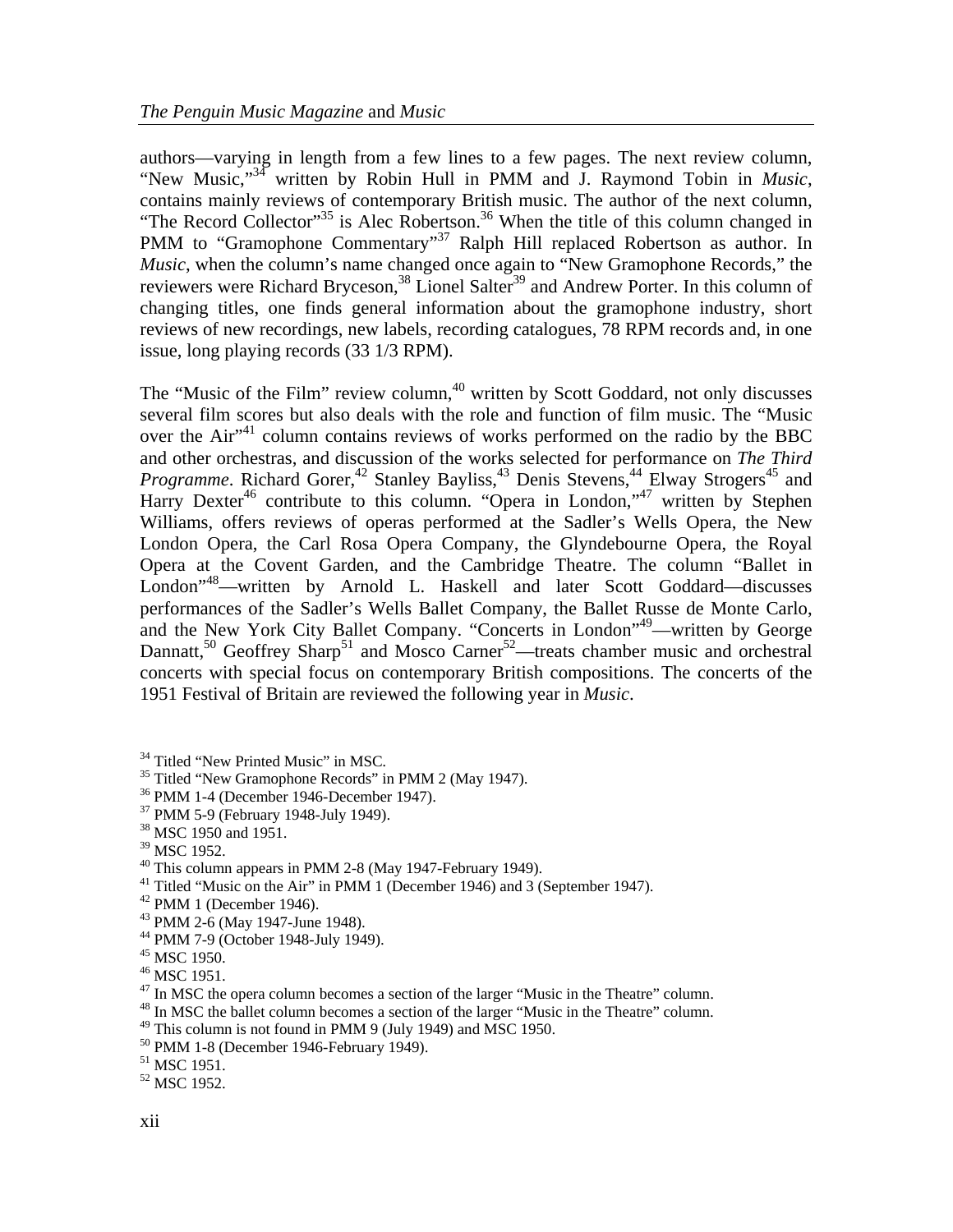All issues of both journals conclude with a "Northern Diary." This column is divided first in four, and later in five parts: Music in Scotland; Music in Liverpool; Music in Manchester; Music in Birmingham and later Music in Leeds. Music in Scotland particularly Glasgow and Edinburgh and specifically the Edinburgh Festival of Music and Drama, the development of the Scottish Orchestra into the first permanent full-scale symphony orchestra in Scotland (the Scottish National Orchestra)—were first written by Stewart Deas<sup>53</sup> and later by Maurice Lindsay.<sup>54</sup> The Liverpool column by A. K. Holland (music critic of the *Liverpool Daily Post*) discusses the Music Department of the University of Liverpool, and the financial difficulties of the Liverpool Philharmonic Society. The Leeds reporter, Eric Todd,<sup>55</sup> writes about the progress of the Yorkshire Symphony Orchestra with its conductor Maurice Miles. In the Manchester column J. H. Elliot focuses attention on the Hallé Orchestra and its conductor Sir John Barbirolli and, to a lesser degree on the BBC Northern Symphony Orchestra. Birmingham's John Waterhouse reports regularly on the City of Birmingham Orchestra, the Midland Music Makers and the Barber Concert Society.

The column "Southern Diary,"<sup>56</sup> written by John Durrant, appeared for the first time in PMM no. 8 (February 1949). Attention here is focused on Brighton, Portsmouth and Bournemouth, and two orchestras, the Southern Philharmonic Orchestra and the Bournemouth Municipal Orchestra.

Most of the many contributors to the journals produced only one or two articles. However, a few contributed more regularly. Hubert Foss (1899-1953) was, with six articles, the most prolific. He joined Oxford University Press in 1921 and oversaw the publications of the works of Vaughan Williams, Walton and Rawsthorne. Foss's work included the first extended study on Vaughan Williams<sup>57</sup> and *The Concertgoers Handbook*. [58](#page-4-5) Denis Stevens (1922-2004) contributed three articles, two book reviews and three reviews of radio programs to the journals. A musicologist, he studied at Oxford and was an early music specialist and performer (violinist, violist and conductor). He worked for the BBC and held a number of appointments as professor of music. Stevens is the author of several books including *Tudor Church Music*, [59](#page-4-6) and editor of the critical editions of the works of Tallis<sup>60</sup> and Monteverdi.<sup>61</sup> Edward Lockspeiser (1905-73)

<span id="page-4-1"></span><span id="page-4-0"></span>

 $^{53}$  PMM 1-2 (December 1946-May 1947).<br> $^{54}$  PMM 3-9 (September 1947-July 1949) and MSC.

<span id="page-4-2"></span>

<span id="page-4-3"></span>

<span id="page-4-5"></span><span id="page-4-4"></span>

<sup>&</sup>lt;sup>55</sup> PMM 6-9 (June 1948-July 1949) and MSC.<br><sup>56</sup> PMM 8-9 (February 1949-July 1949) and MSC.<br><sup>57</sup> Hubert Foss, *Ralph Vaughan Williams* (London, 1950).<br><sup>58</sup> Hubert Foss, *The Concertgoers Handbook* (London, 1946).<br><sup>59</sup> Den

<span id="page-4-6"></span>

<span id="page-4-8"></span><span id="page-4-7"></span>

 $^{60}$  Thomas Tallis: Complete Keyboard Works (London, 1953).<br><sup>61</sup> Claudio Monteverdi, Vespers of 1610 (London, 1961); Combattimento di Tancredi e Clorinda (London, 1962); *L'Orfeo: favola in musica* (London, 1967); *Magnificat* (London, 1969) [with J. Steele].